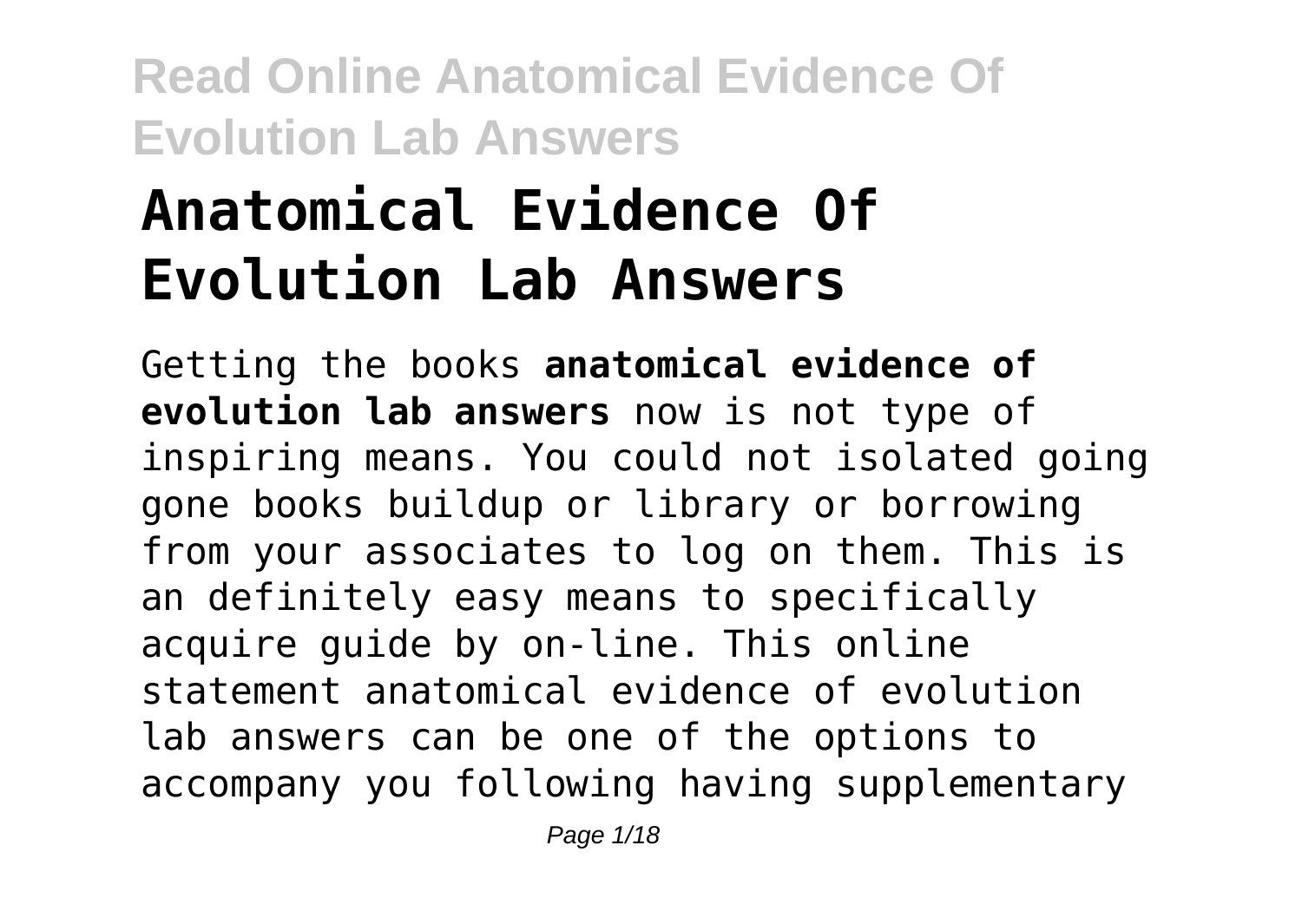It will not waste your time. admit me, the ebook will certainly song you extra thing to read. Just invest little period to gain access to this on-line message **anatomical evidence of evolution lab answers** as with ease as evaluation them wherever you are now.

*Lab Worksheet: Evidence of Evolution* Evidence of Evolution *What is the Evidence for Evolution? Evidence of Evolution Notes* Lesson 3 - Anatomical Evidence for Evolution **Anatomical Evidence for Evolution (Luke** Page 2/18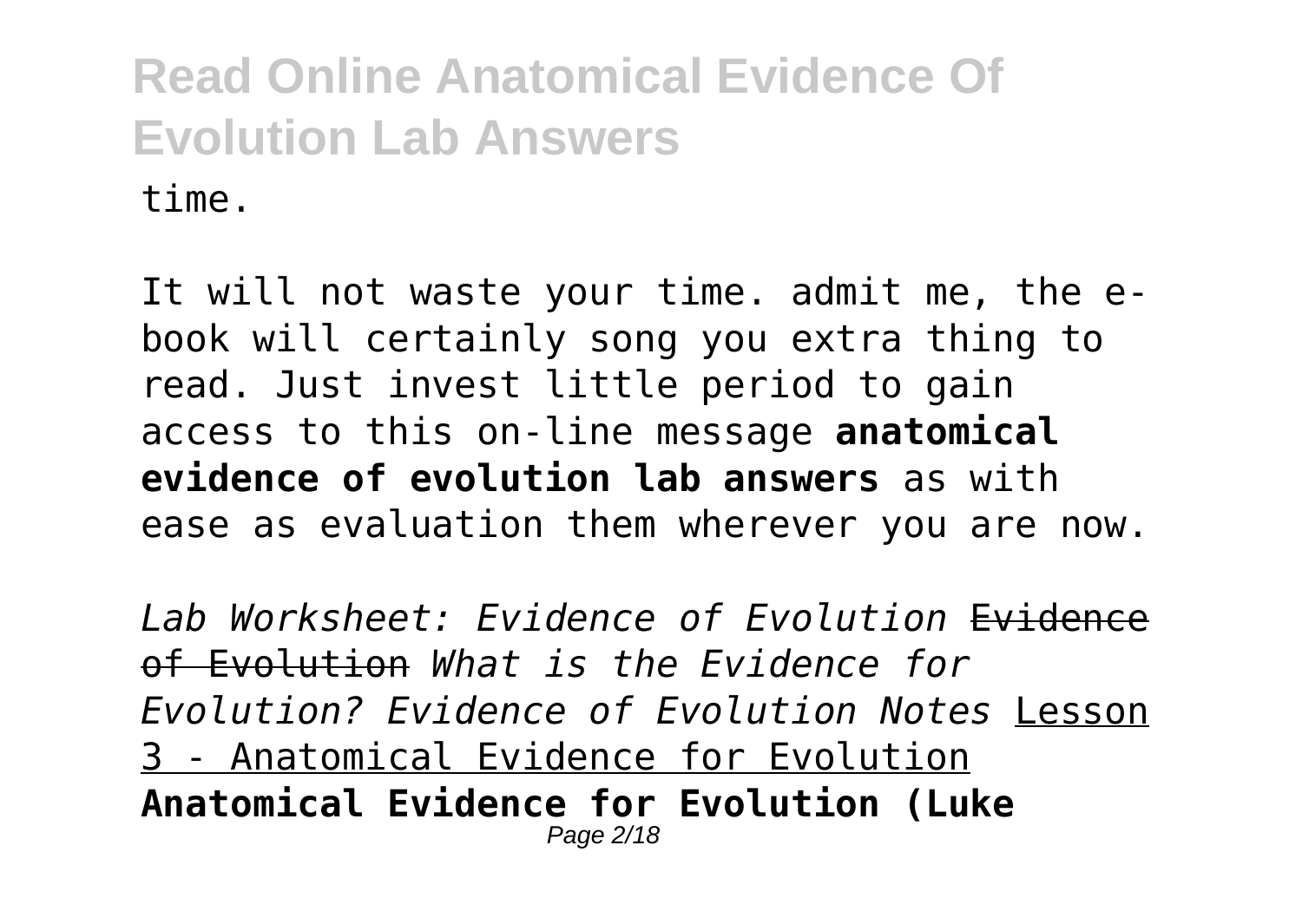### **Janssen Highlight)**

Bio 11.3 - Fossil and Anatomical Evidence for Evolution Anatomical Evidence of Evolutionary Relationships Review Video Comparative Anatomy as Evidence of Evolution Anatomical evidence | Evidences of Evolution | Full explanation | Evidence for Evolution with August Berkshire Evidence of Evolution 3/26/20 **Evolution: What the Fossils Say (by Donald Prothero)** DNA Evidence for Evolution Can Science Explain the Origin of Life? Myths and misconceptions about evolution - Alex Gendler How we found out evolution is true: John van Wyhe at TEDxNTU Evolution Evidence Page 3/18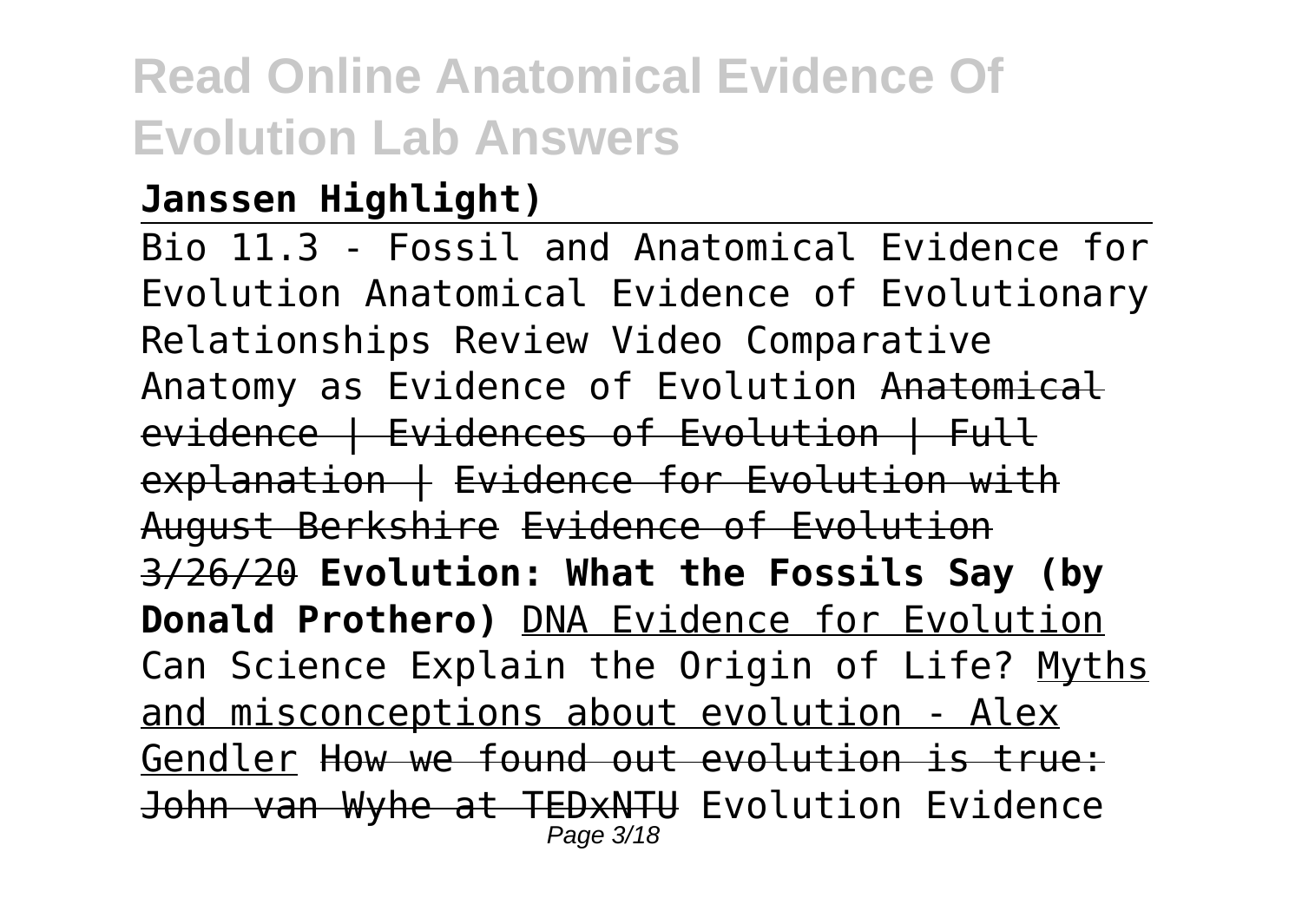(updated)

Types of Natural Selection*Sci2 1.3 Evidence of evolution morphological evidence,anatomical evidence,vestigial organ.* Evidence for Evolution Tutorial Class + Evidences of Evolution *Biology Heredity \u0026 evolution part 16 (Evidence of evolution \u0026 Anatomical evidence) CBSE class 10 X* Evidence for Evolution **Evidence for Evolution BIOL 111 F2016 Chap 21 Evidence for Evolution** *Evidence of Evolution from Homology (Comparative Anatomy)* The Evidence for Evolution: Homology **Anatomical Evidence Of Evolution Lab** Page 4/18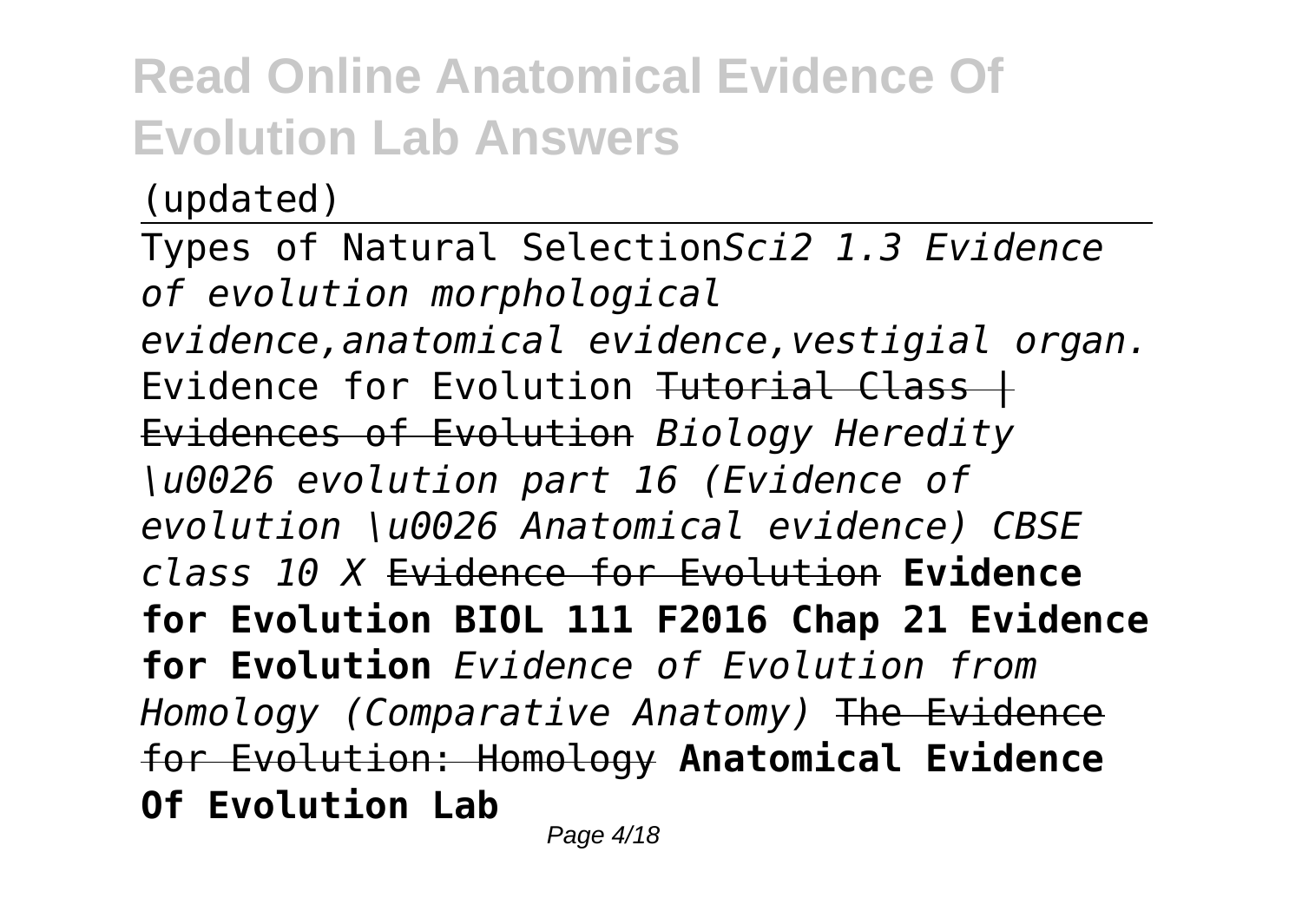LAB \_\_\_\_. ANATOMICAL EVIDENCE OF EVOLUTION In our studies of the anatomy and development of animals we have discovered that many living creatures that look quite different on the surface have similarities underneath their skin that suggest that they are related to each other. This is evidence that living creatures have evolved,

#### **Evidence of Evolution2008**

Anatomical Evidence Of Evolution Lab LAB . ANATOMICAL EVIDENCE OF EVOLUTION In our studies of the anatomy and development of animals we have discovered that many living Page 5/18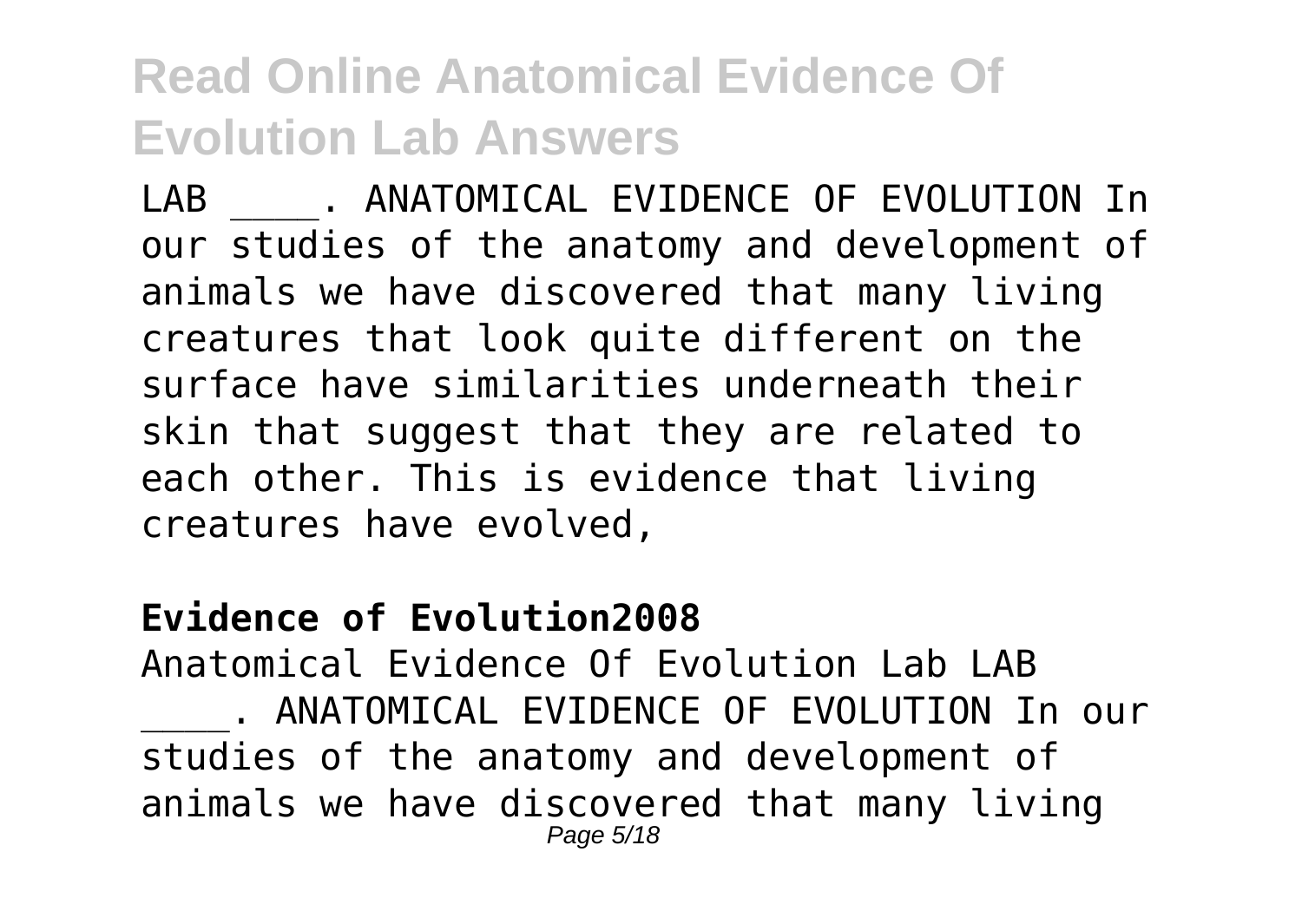creatures that look quite different on the surface have similarities underneath their skin that suggest that they are related to each other. This is evidence that living

#### **Anatomical Evidence Of Evolution Lab**

Evidence of Evolution Lab Background Much evidence has been found to indicate that living things have evolved or changed gradually during their natural history. The study of fossils as well as in embryology, biochemistry, and comparative anatomy provides evidence for evolution. Objective Lab Chapter 13: Evidence of Evolution Page 6/18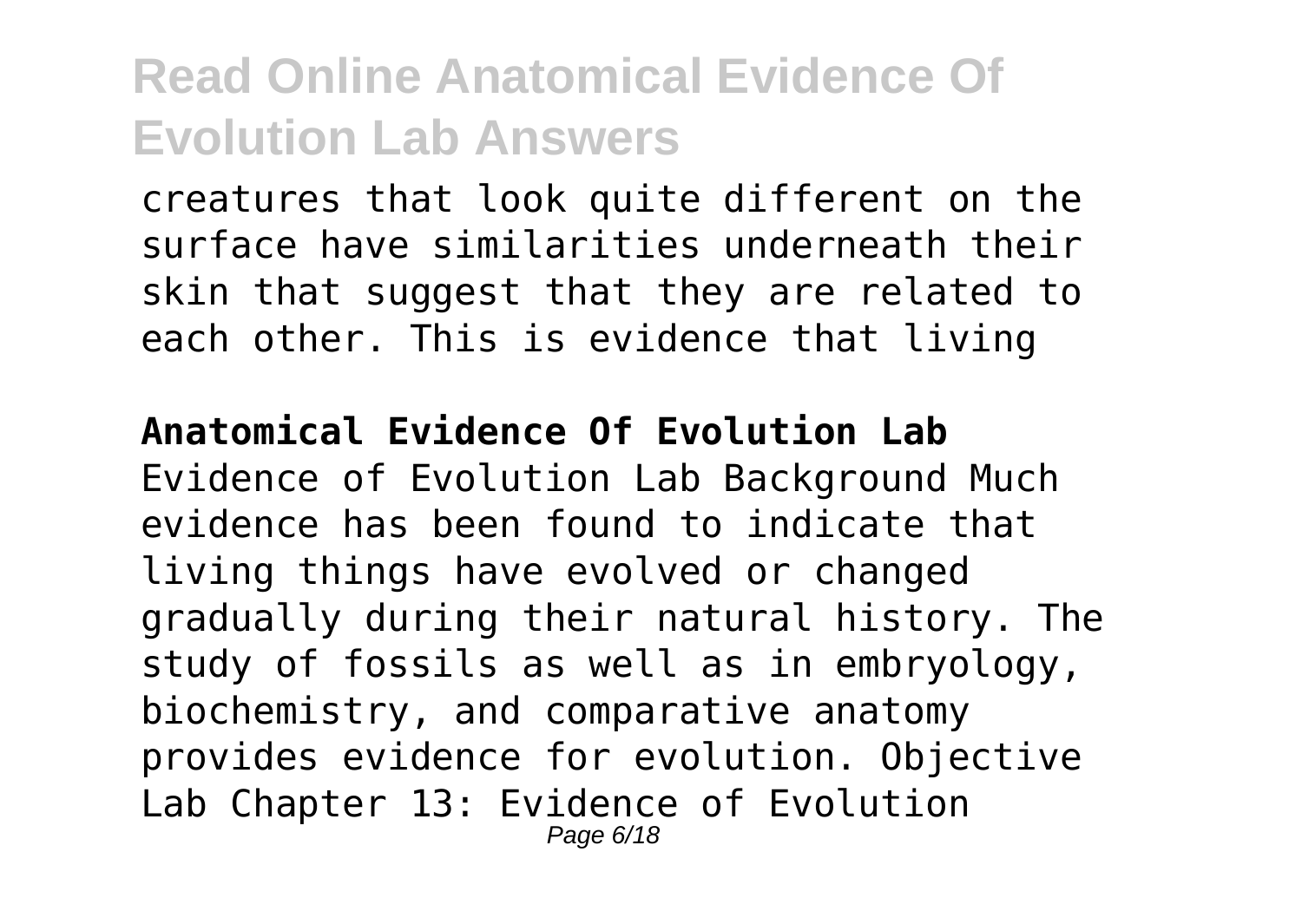Flashcards | Quizlet

#### **Anatomical Evidence Of Evolution Lab**

The main way scientists have supported the Theory of Evolution throughout history is by using anatomical similarities between organisms. Showing how body parts of one species resemble the body parts of another species, as well as accumulating adaptations until structures become more similar on unrelated species are some ways evolution is backed up by anatomical evidence.

#### **Anatomical Evidence of Evolution - ThoughtCo** Page 7/18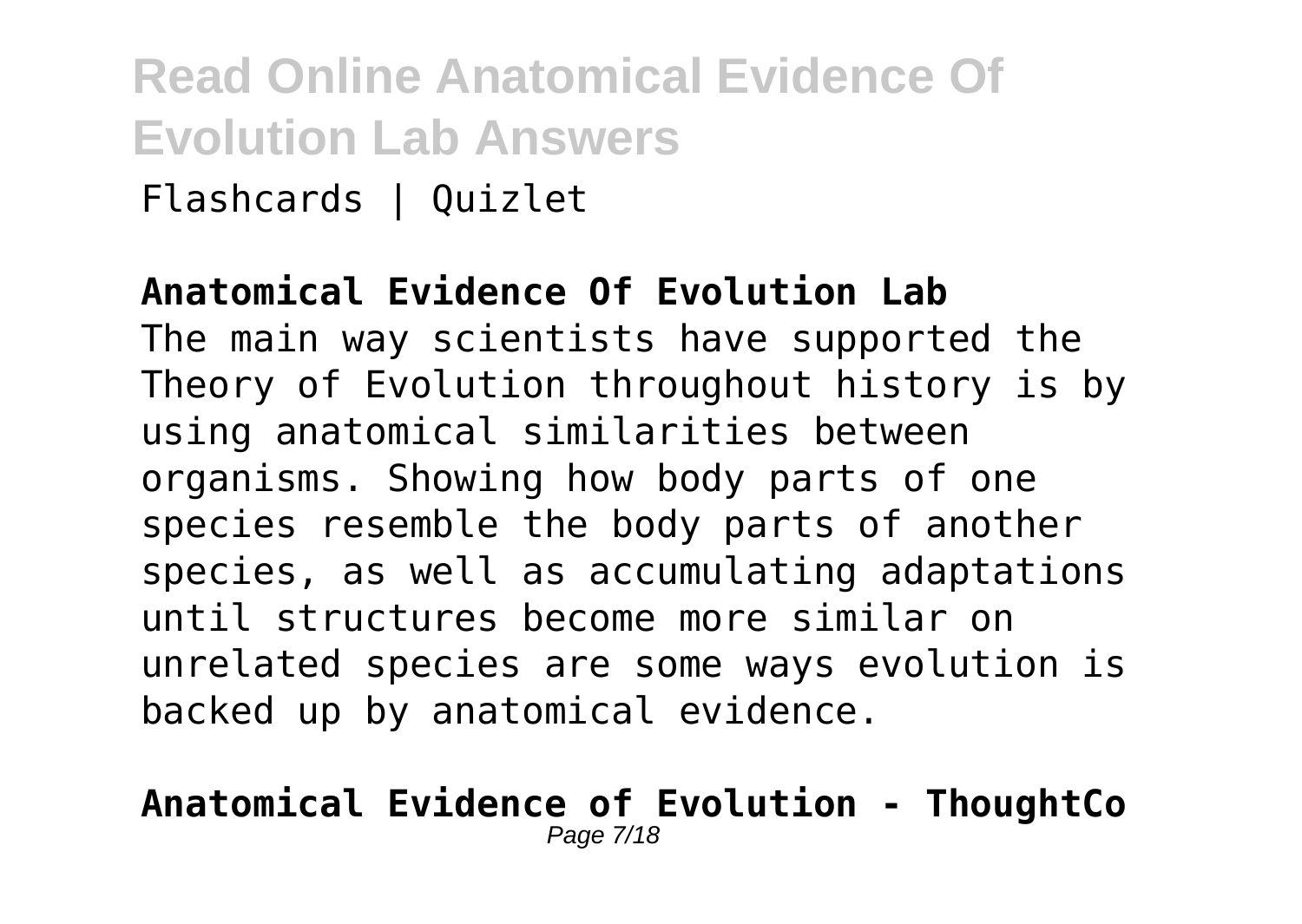The study of fossils as well as work in embryology, biochemistry and comparative anatomy provides evidence for evolution. Objective In this lab you will learn about homologous, analogous and vestigial structures and their significance in evolution theory. TAKS Obj 7A: The student knows the theory of biological evolution. The student is expected to identify evidence of change in species using fossils, DNA sequences, anatomical similarities, physiological similarities, and embryology.

#### **evolutionary evidence lab | Homology** Page 8/18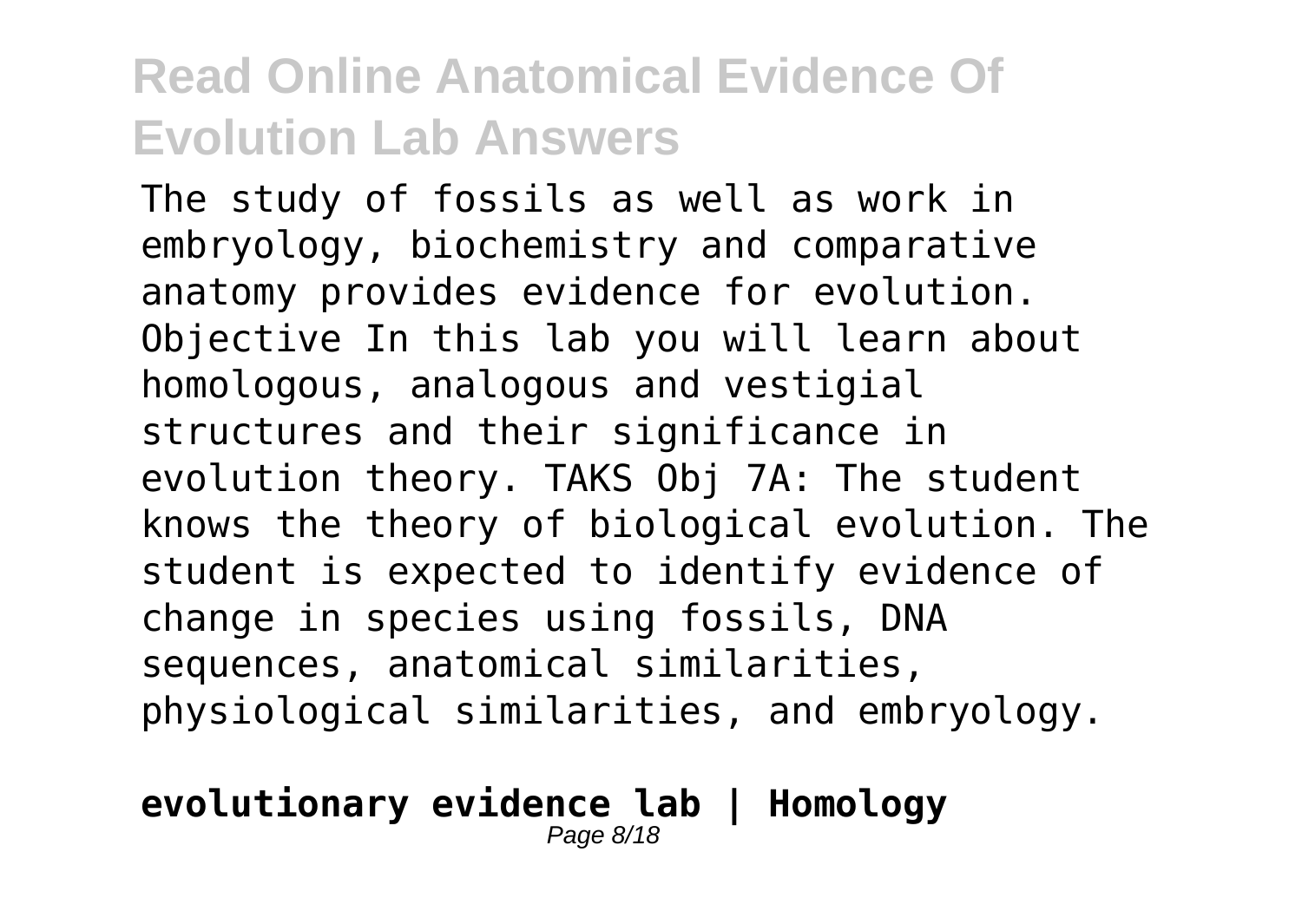**(Biology) | Evolution** Evidence of Evolution2008 - Explore Biology. LAB . ANATOMICAL EVIDENCE OF EVOLUTION ... This is evidence that living creatures have evolved, or.

### **Anatomical Evidence Of Evolution Lab - Joomlaxe.com**

In some cases, the evidence for evolution is that we can see it taking place around us! We can directly observe rapid, small-scale evolution in organisms with short lifecycles, such as the bacterium E. coli. Sometimes mutations occur in E. coli's DNA, though most Page  $9/18$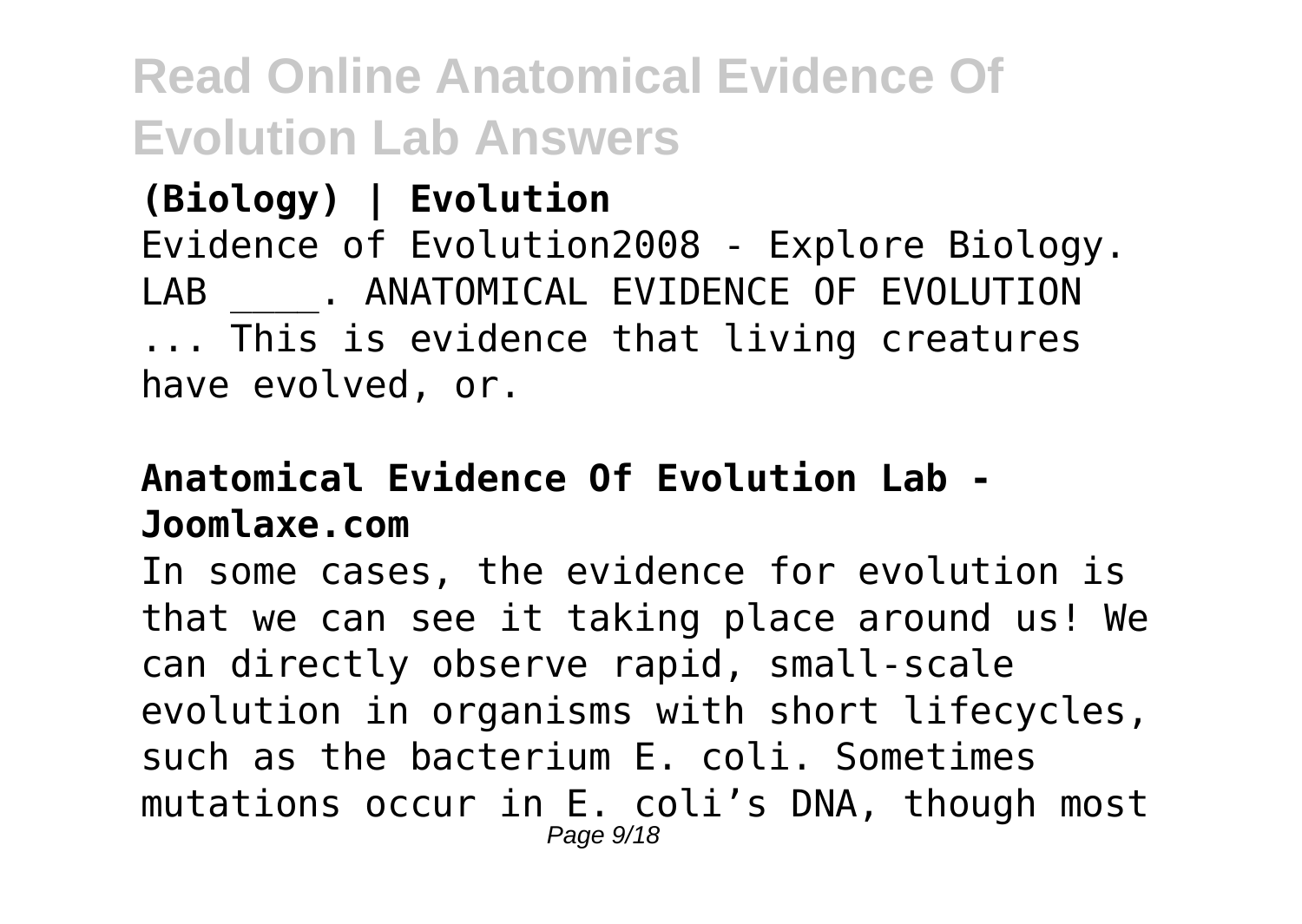of the time this causes the death of the cell.

### **Evidence for Evolution — THE ANATOMY OF EVOLUTION**

Another type of evidence for evolution is the presence of structures in organisms that share the same basic form. For example, the bones in the appendages of a human, dog, bird, and whale all share the same overall construction (Figure 2) resulting from their origin in the appendages of a common ancestor.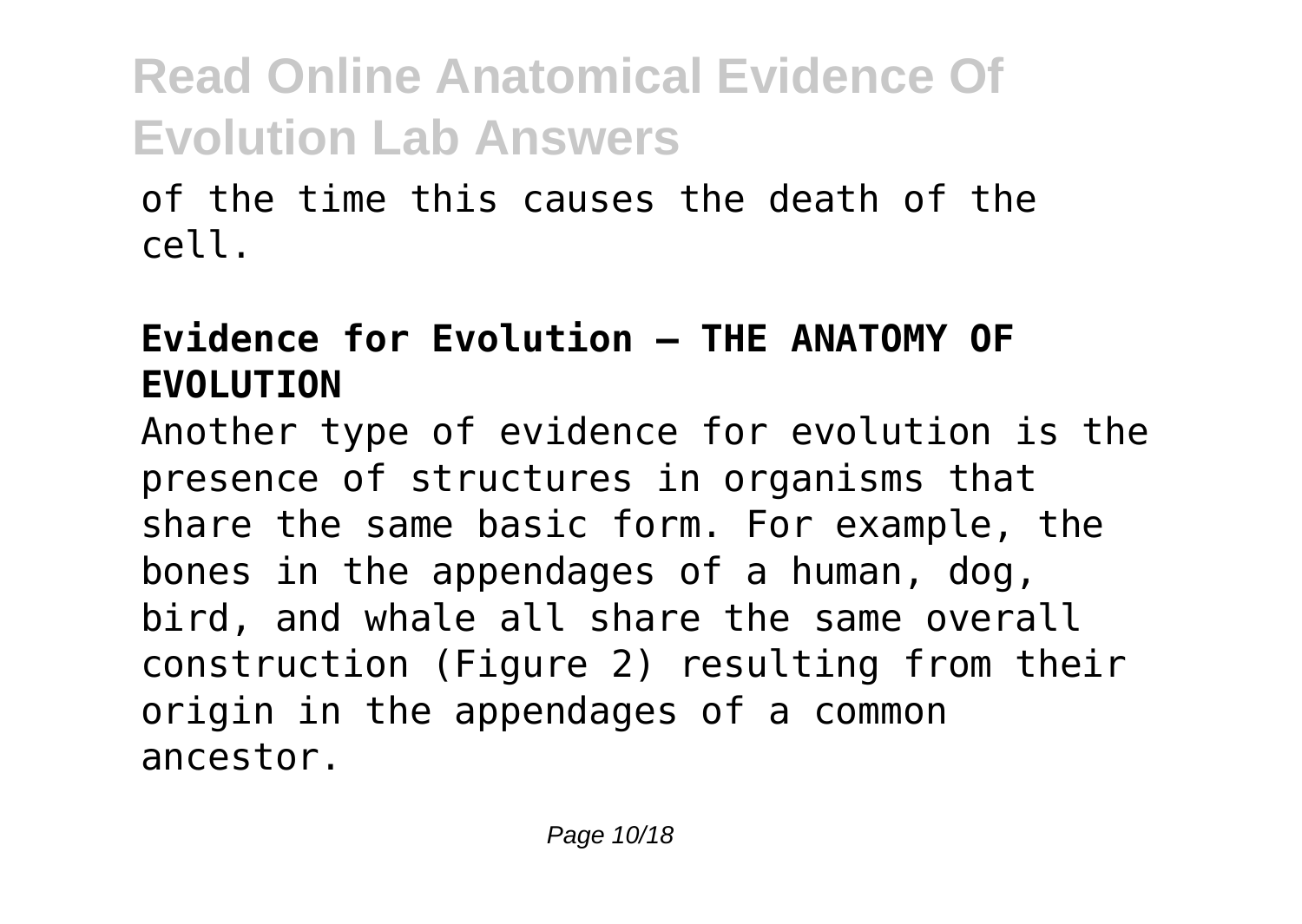**Evidence for Evolution | Biology for Majors I** biochemistry is considered the best evidence for evolution. An important protein in animals called cytochrome c is used during cellular respiration. There are fewer differences in the amino acid sequence of this protein between more closely related species.

**Livingston Public Schools / LPS Homepage** Multiple types of evidence support the theory of evolution: Homologous structures provide evidence for common ancestry, while analogous structures show that similar selective Page 11/18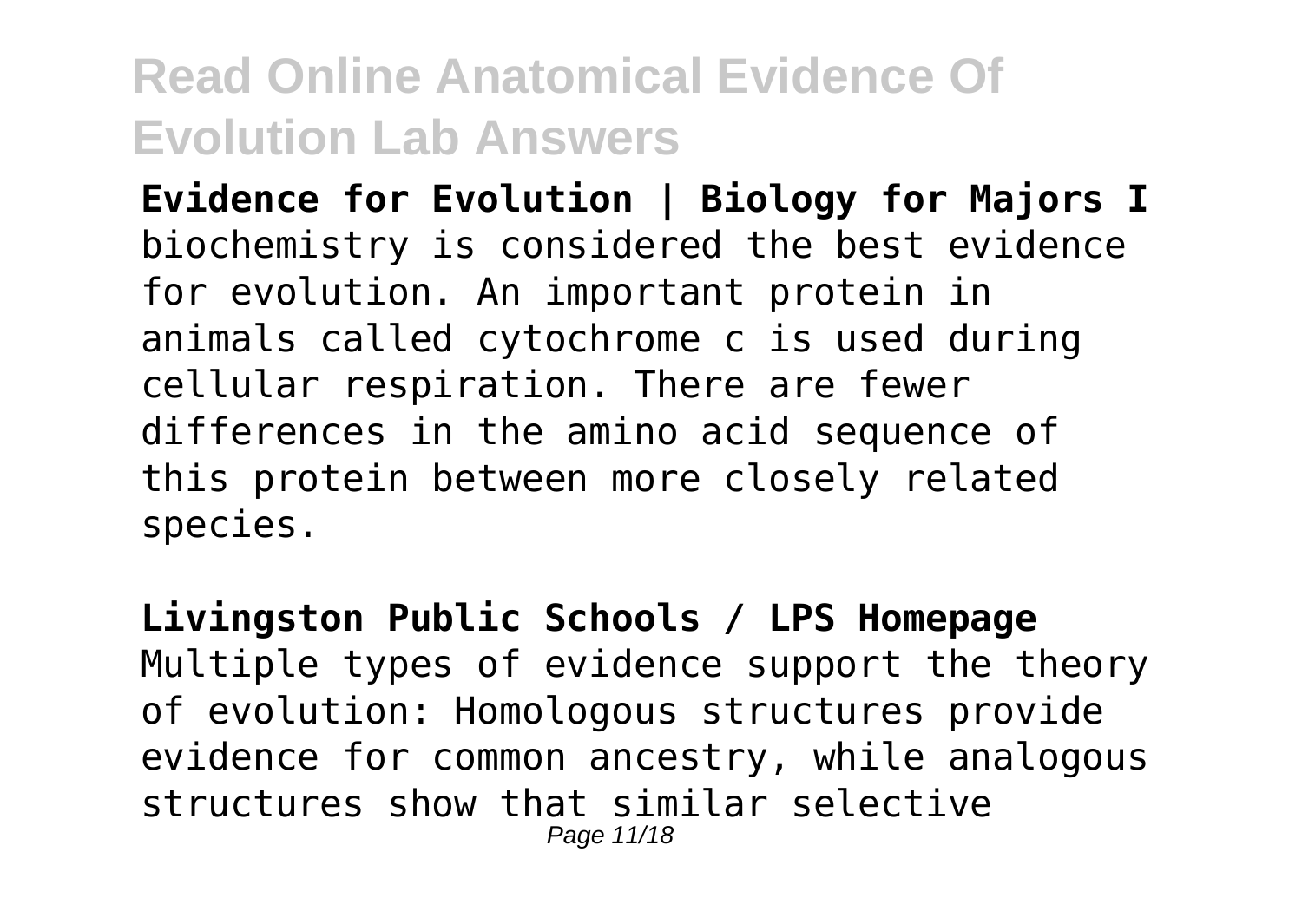pressures can produce similar adaptations (beneficial features).

#### **Evidence for evolution (article) | Khan Academy**

Evidence from Comparative Anatomy In the study of evolutionary relationships, parts of organisms are said to be homologous if they exhibit similar basic structures and embryonic origins. If parts of organisms are similar in function only,

#### **Study Lab Chapter 13: Evidence of Evolution Flashcards ...**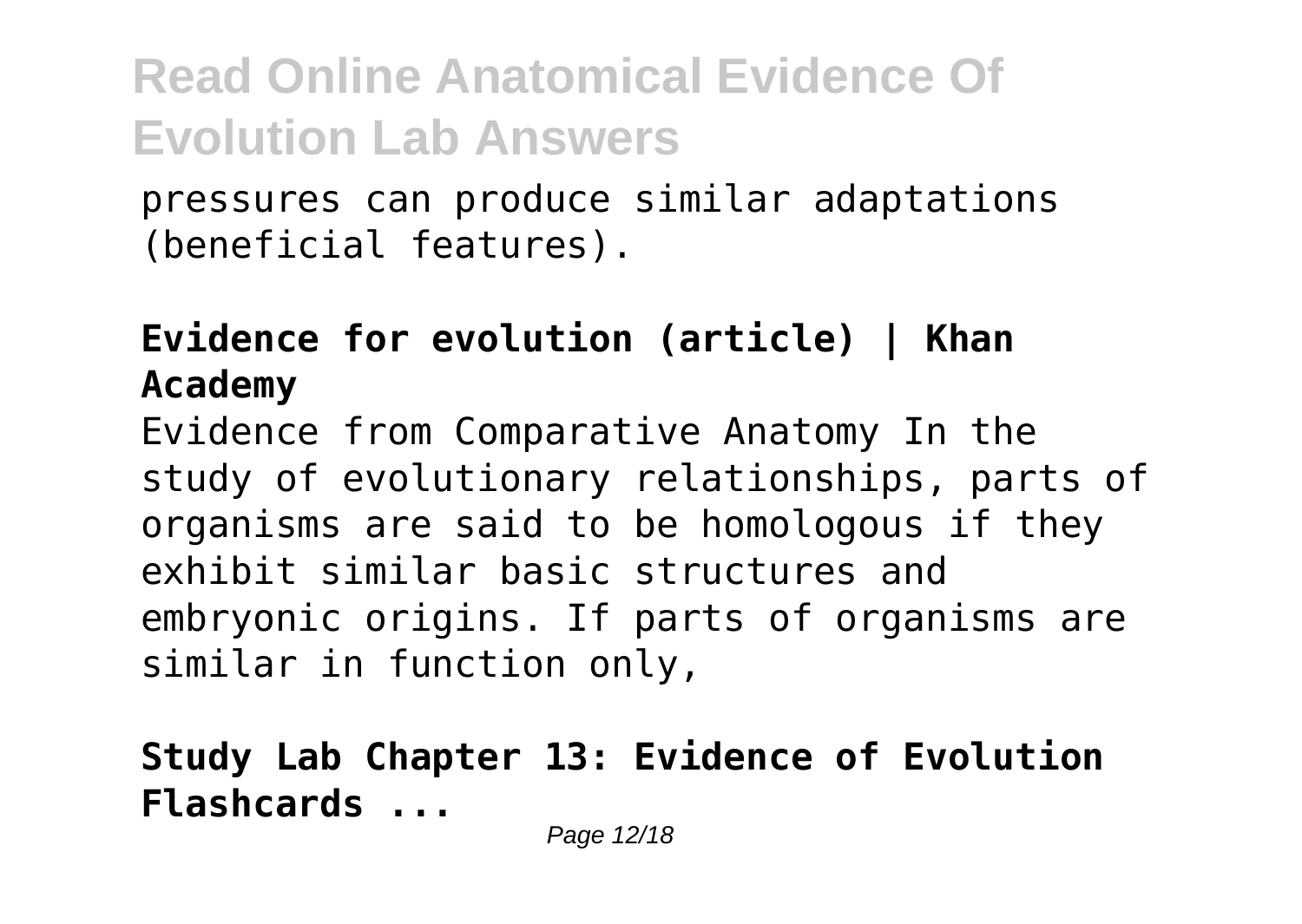Evidence of Evolution2008 - Explore Biology. LAB . ANATOMICAL EVIDENCE OF EVOLUTION ... This is evidence that living creatures have evolved, or.

#### **Anatomical Evidence For Evolution Lab - Joomlaxe.com**

Comparative anatomy is the study of the similarities and differences in the structures of different species. Similar body parts may be homologous structures or analogous structures. Both provide evidence for evolution. Homologous structures are structures that are similar in related Page 13/18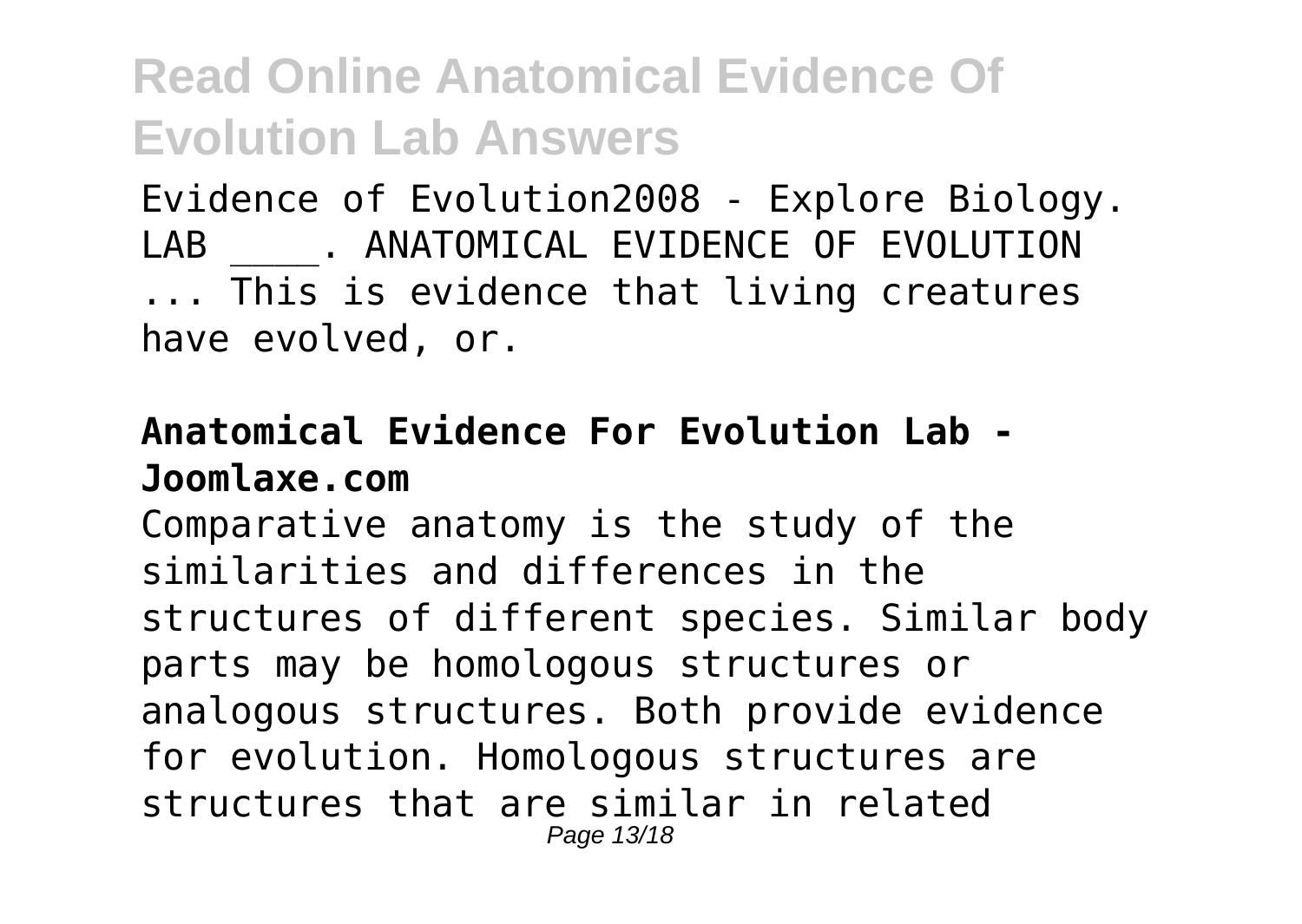organisms because they were inherited from a common ancestor. These structures may or may not have the same function in the descendants.

#### **9.3: Evidence for Evolution - Biology LibreTexts**

LAB: ANATOMICAL EVIDENCE OF EVOLUTION In our studies of the anatomy and development of animals we have discovered that many living creatures that look quite different on the surface have similarities underneath their skin that suggest that they are related to each other. This is evidence that living Page 14/18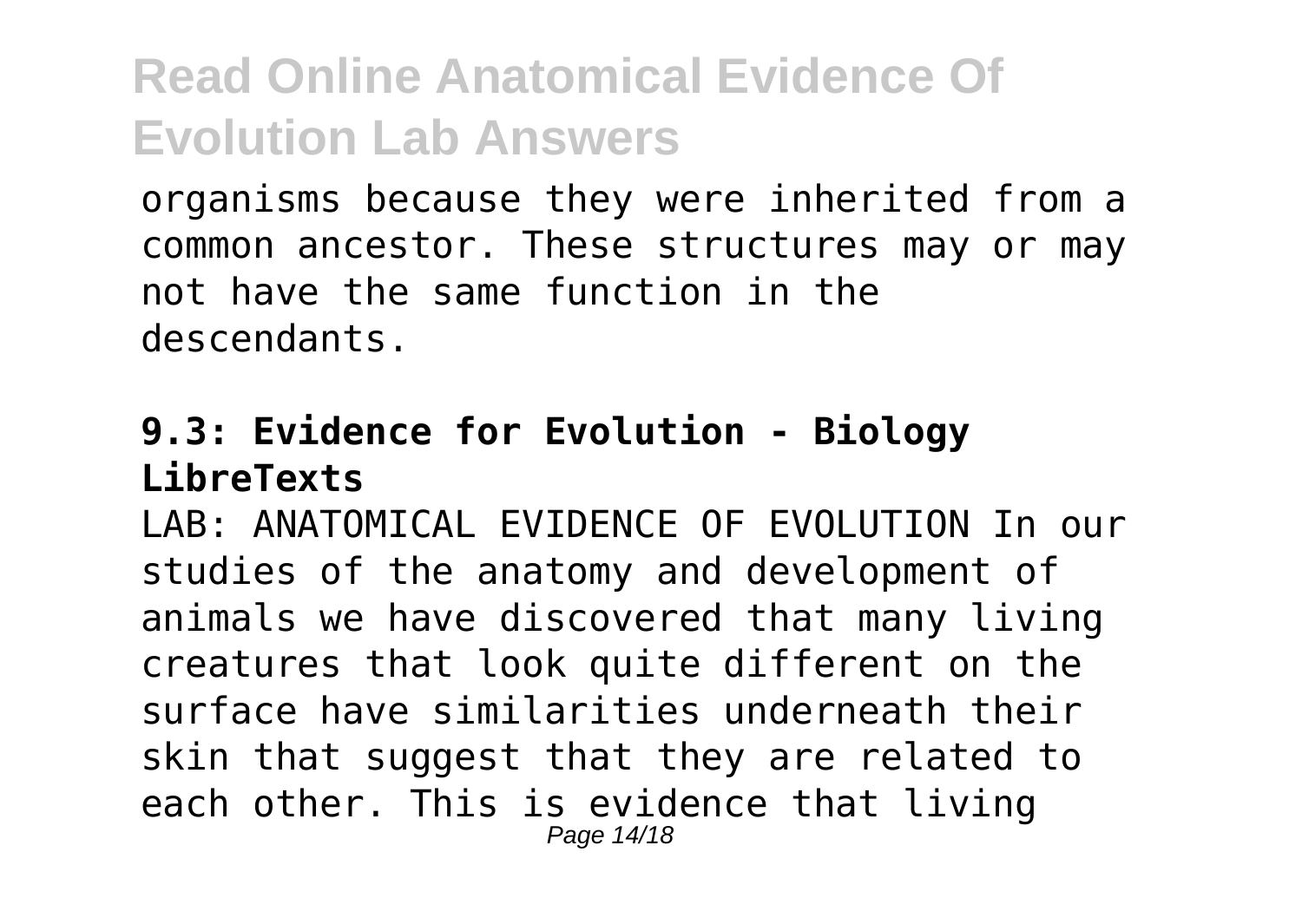creatures have evolved, or gradually changed over time.

**anatomical evidence of evolution .docx - LAB ANATOMICAL ...**

Anatomical Evidence Of Evolution Lab Answers Author: monitoring.viable.is-2020-12-10T00:00 :00+00:01 Subject: Anatomical Evidence Of Evolution Lab Answers Keywords: anatomical, evidence, of, evolution, lab, answers Created Date: 12/10/2020 9:58:02 PM

**Anatomical Evidence Of Evolution Lab Answers** Download Ebook Lab Anatomical Evidence Of Page 15/18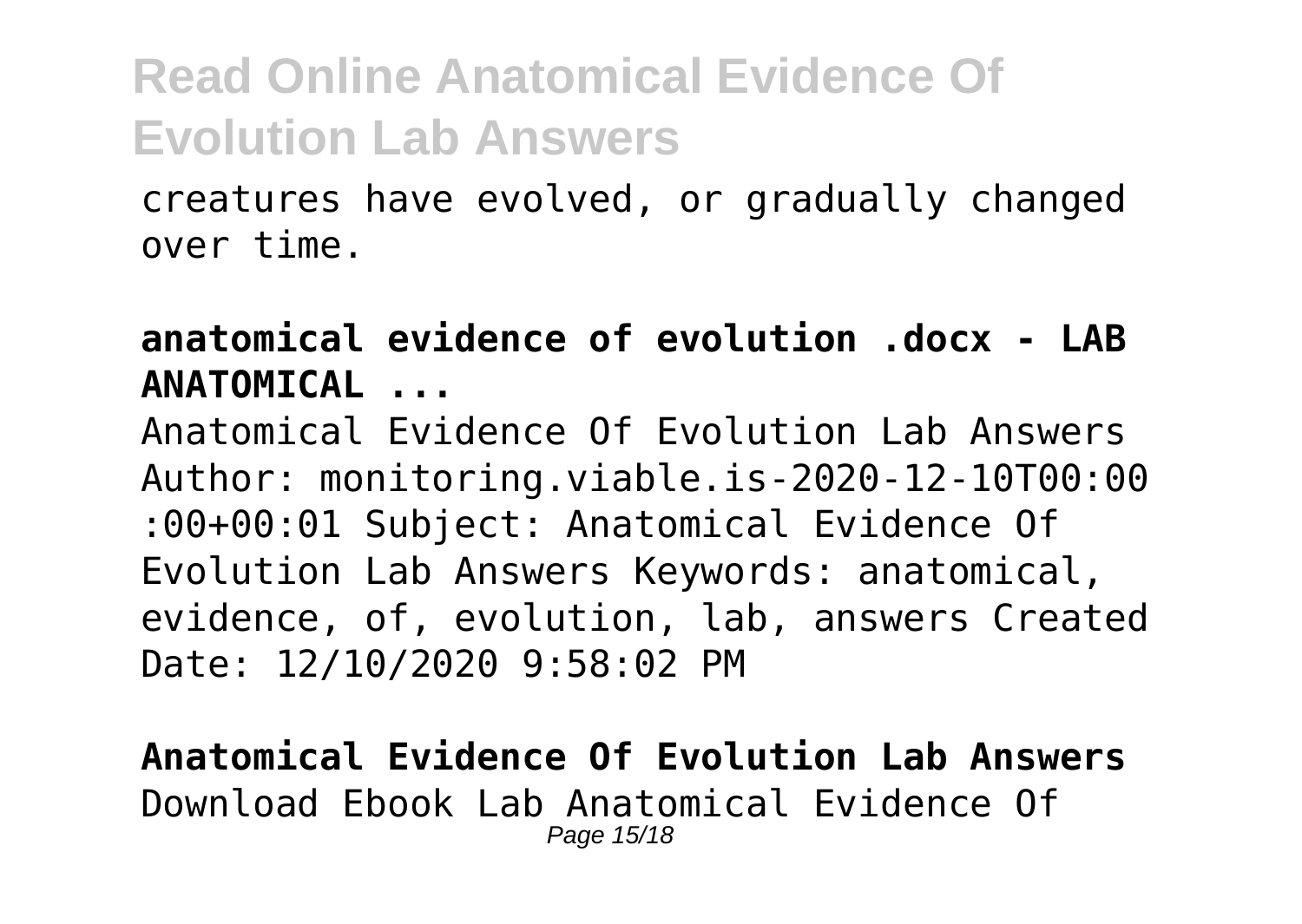Evolution Answer Key Lab Anatomical Evidence Of Evolution Answer Key Right here, we have countless ebook lab anatomical evidence of evolution answer key and collections to check out. We additionally present variant types and as a consequence type of the books to browse.

#### **Lab Anatomical Evidence Of Evolution Answer Key**

The vestigial tailbone in humans is homologous to the functional tail of other primates. Thus vestigial structures can be viewed as evidence for evolution: organisms Page 16/18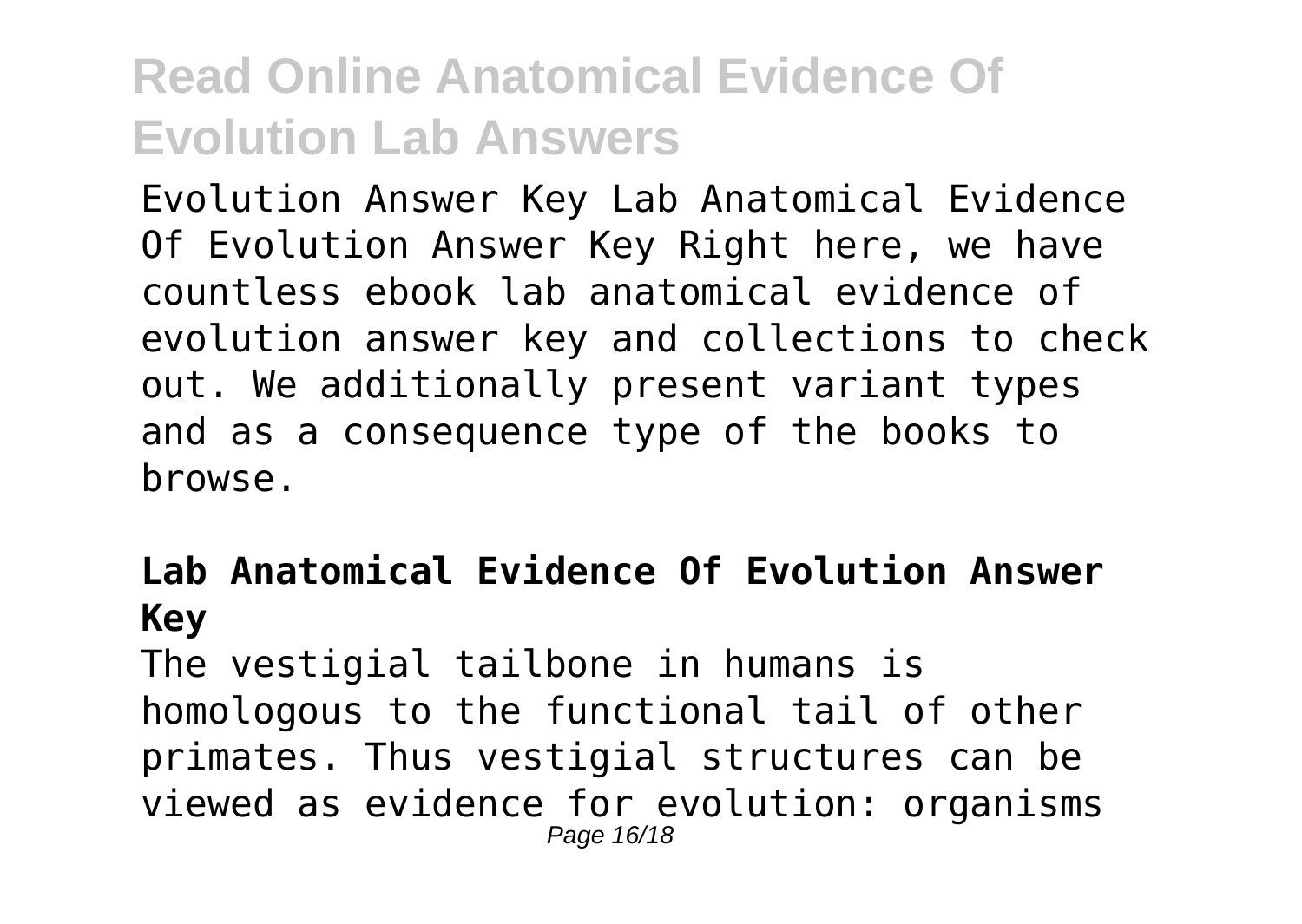having vestigial structures probably share a common ancestry with organisms in with organisms in which the homologous structure is functional.

#### **Evidence of Evolution-Answers in gray Background Fossils**

Dry Lab: EVIDENCE OF EVOLUTION INTRODUCTION: Evidence has been found to indicate that living things have changed gradually during their natural history. The study of fossils as well as embryology, biochemistry, and comparative anatomy provides evidence for evolution. OBJECTIVE: In this lab activity Page 17/18